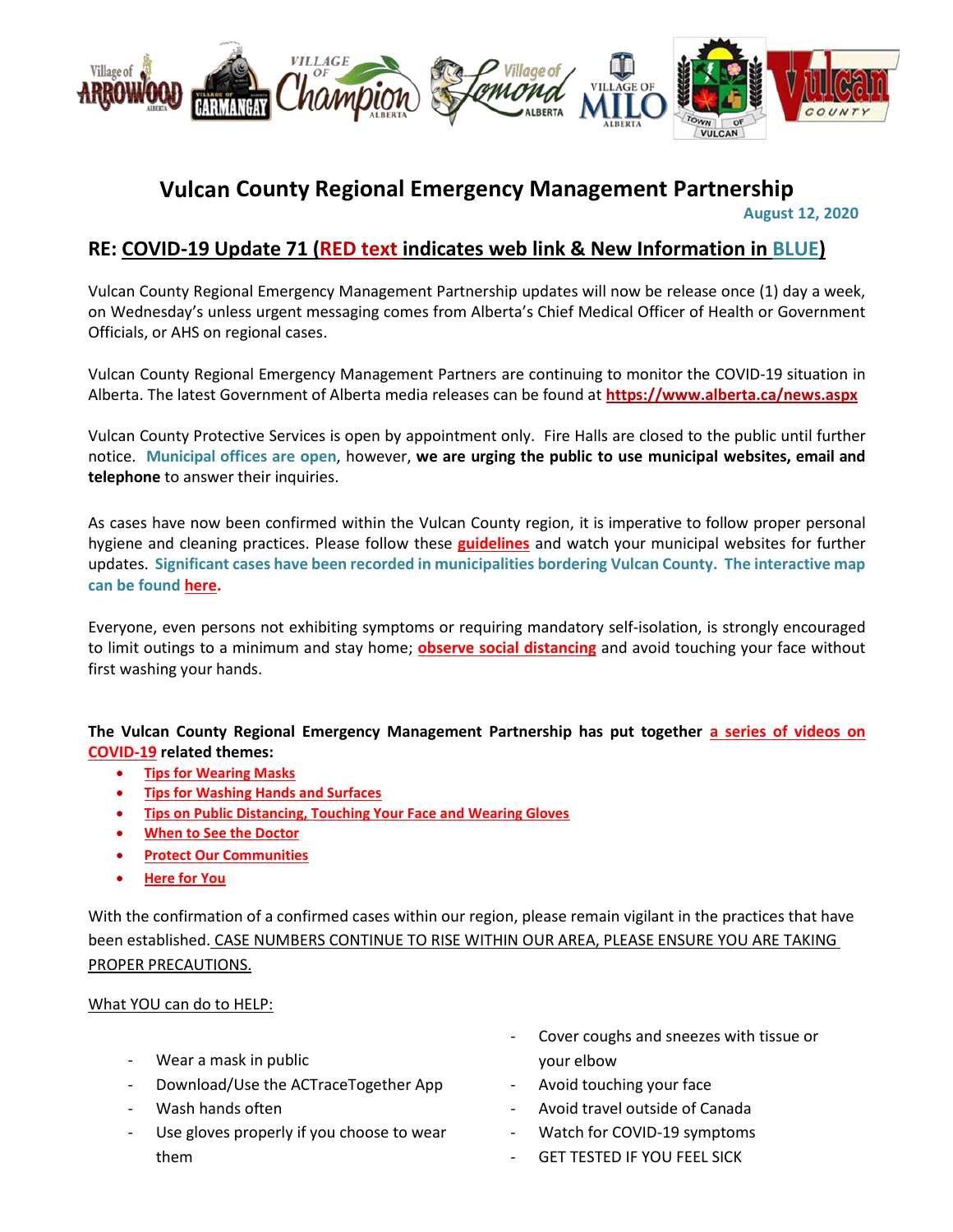

#### **[Cases in Alberta](https://covid19stats.alberta.ca/) and Vulcan County**

**As of August 12th there have been 11,893 confirmed cases and 10,632 recoveries of COVID-19 in Alberta. There has been a total of 217 fatalities as a result of COVID-19 in Alberta. Testing has been completed on 785,361 Alberta residents. As of 15:30 on August 12th there are 4 active** cases and **26 recoveries** within Vulcan County or the urban municipalities within its region. Vulcan County is in the [Calgary Health Zone.](https://www.albertahealthservices.ca/ahs-map-ahs-zones.pdf)

## Wearing a mask shows...



#### **Know Your Masks**

| <b>N95 Masks</b>       | Should be reserved for the frontline healthcare workers<br>N95 masks with a valve will not filter out the virus if you are a carrier<br>٠ |
|------------------------|-------------------------------------------------------------------------------------------------------------------------------------------|
| <b>Surgical Masks</b>  | Should be saved for the medical professionals<br>$\blacksquare$<br>SINGLE USE - DISPOSE AFTER USING                                       |
| <b>DIY Cloth Masks</b> | <b>Protects others from you</b><br>$\overline{\phantom{a}}$<br>Can make at home and re-wear - WASH AFTER EACH USE                         |
| <b>NO Mask</b>         | <b>Offers no protection</b><br>Doesn't help slow or stop the spread of COVID-19<br>٠                                                      |

#### **Provincial Measures and Indicators of COVID-19 Regional Risks**

There are two indicators the Province is using as measures on how regions are doing, with three classifications: **Open**

- low level of risk, no additional restrictions in place
- less than 50 active cases per 100,000

#### **Watch**

- the province is monitoring the risk and discussing with local government(s) and other community leaders the possible need for additional health measures
- at least 10 active cases and more than 50 active cases per 100,000

#### **Enhanced**

- risk levels require enhanced public health measures to control the spread
- informed by local context

# **Currently our region again falls within the OPEN category.**